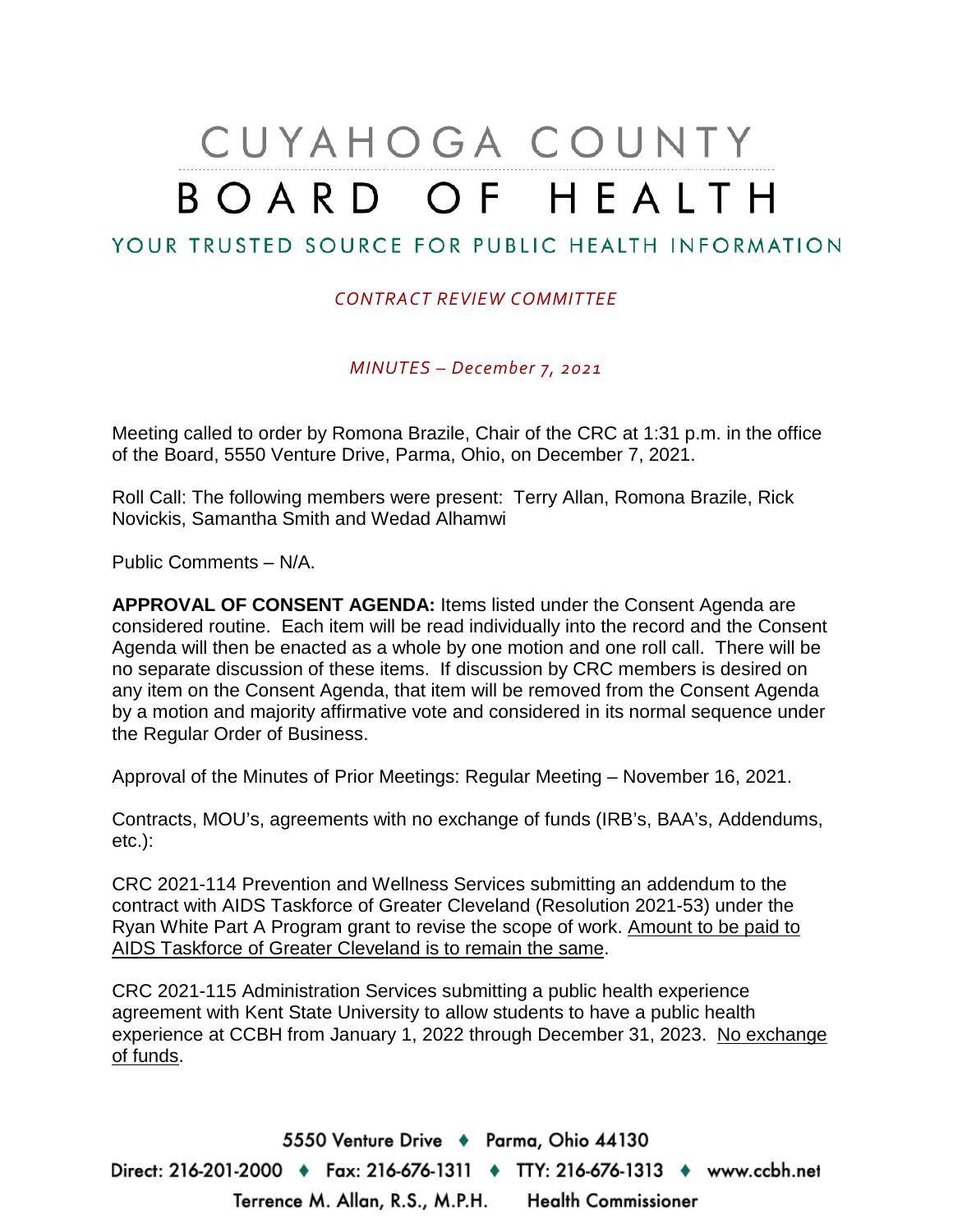CRC 2021-116 Administration Services submitting an addendum to the contract (Resolution 2021-115) with Thomas P. O'Donnell Co. LPA to extend the end of the contract term from December 31, 2021 through March 31, 2022. Amount to be paid to Thomas P. O'Donnell Co. LPA is to remain the same.

It was moved by Terry Allan, seconded by Wedad Alhamwi, that the consent agenda, including the minutes of the November 16, 2021 CRC meeting be approved.

The Secretary called the roll:

Ayes: Terry Allan, Romona Brazile, Rick Novickis, Samantha Smith and Wedad Alhamwi

## **CONTRACTS AND AWARDS:**

Tabled Items

CRC 2021-64 Administrative Services submitting a contract and contract addendums with Paramount Insurance Company to accept CCBH as a network/participating provider to deliver all covered services under their commercial, Medicare and Medicaid plans beginning on or about July 6, 2021. Amount to be received shall be consistent with approved Paramount Insurance Company reimbursement rates.

Purpose: To establish CCBH as an in-network provider with Paramount Insurance Company.

No Action Today.

New Items For Review

Bid/Quote Openings ≥ \$25,000.00

None

Bid/Quote Openings < \$25,000.00

None

Expenditures: Contracts up to \$25,000.00

It was moved by Rick Novickis, seconded by Samantha Smith that the addendum (CRC 2021-117) to the contract (CRC 2020-80) with Cleveland Clinic Health System – East Region dba South Pointe Hospital under the Reproductive Health and Wellness (RHW) grant to lease space for a satellite CCBH Family Planning Clinic from January 1, 2022 through December 31, 2022 in an amount not to exceed \$6,120.00 be approved.

5550 Venture Drive + Parma, Ohio 44130 Direct: 216-201-2000 ♦ Fax: 216-676-1311 ♦ TTY: 216-676-1313 ♦ www.ccbh.net Terrence M. Allan, R.S., M.P.H. **Health Commissioner**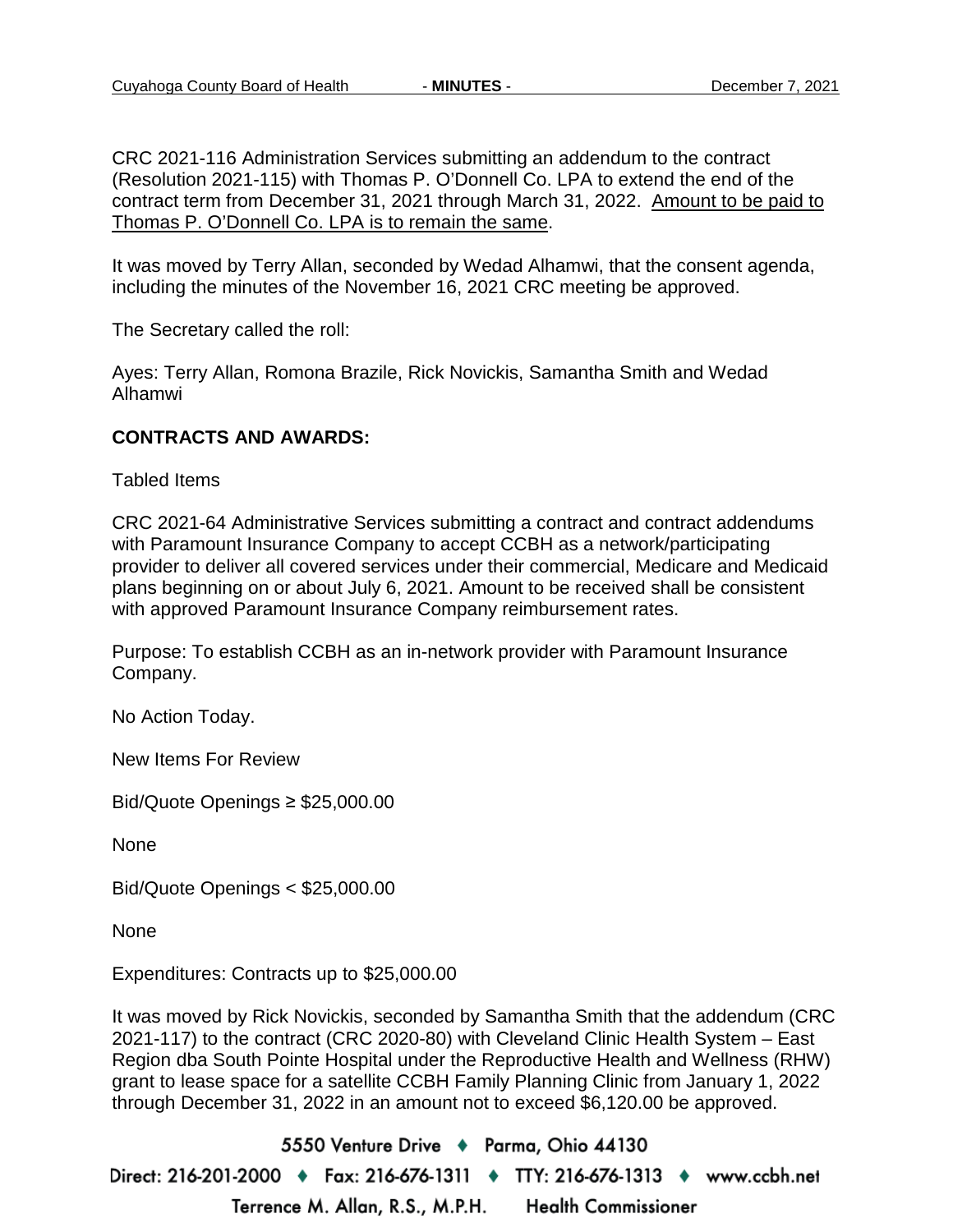Presented by: Erin Elszasz

Purpose: Contract renewal for the Family Planning clinic site to continue to provide education and comprehensive family planning services in Warrensville Heights, including a full range of contraceptive counseling and options, HIV and STI testing and treatment, and referral to appropriate area social services as needed.

Funding Source: 100% reimbursable through the FY2021 RHW grant.

The Secretary called the roll:

Ayes: Terry Allan, Romona Brazile, Rick Novickis, Samantha Smith and Wedad Alhamwi

It was moved by Rick Novickis, seconded by Terry Allan that the addendum (CRC 2021-118) to the contract (CRC 2021-5 & CRC 2021-78) with Heidi Harris, MSN, CNP to increase the amount paid to Heidi Harris, MSN, CNP from \$16,513.50 to \$17,338.50 be approved.

Presented by: Erin Elszasz

Purpose: To serve as Nurse Practitioner in the CCBH Family Planning Clinic.

Funding Source: 100% reimbursable through the FY2021 Reproductive Health and Wellness grant.

The Secretary called the roll:

Ayes: Terry Allan, Romona Brazile, Rick Novickis, Samantha Smith and Wedad Alhamwi

It was moved by Wedad Alhamwi, seconded by Rick Novickis that the addendums (CRC 2021-119) to the following contracts under the Ryan White Part A Program and Ending the HIV Epidemic grants be approved:

|                                                          | Amount to be paid |               |
|----------------------------------------------------------|-------------------|---------------|
|                                                          | not to exceed:    |               |
|                                                          | From              | 10            |
| AIDS Healthcare Foundation (Resolution 2021-53)          | \$91,390.00       | \$97,840.00   |
| Circle Health Services (Resolution 2021-53)              | \$154,872.00      | \$154,472.00  |
| Family Planning Services of Lorain County (CRC 2021-47)  | \$21,000.00       | \$11,654.00   |
| Far West Center (CRC 2021-47)                            | 6,500.00<br>\$.   | 4,500.00<br>S |
| Mercy Regional Medical Center (Resolution 2021-53)       | \$285,800.00      | \$292,800.00  |
| Signature Health Inc. (Resolution 2021-53 & CRC 2021-99) | \$303,699.00      | \$310,024.00  |

Presented by: Zach Levar

5550 Venture Drive + Parma, Ohio 44130 Direct: 216-201-2000 • Fax: 216-676-1311 • TTY: 216-676-1313 • www.ccbh.net Terrence M. Allan, R.S., M.P.H. **Health Commissioner**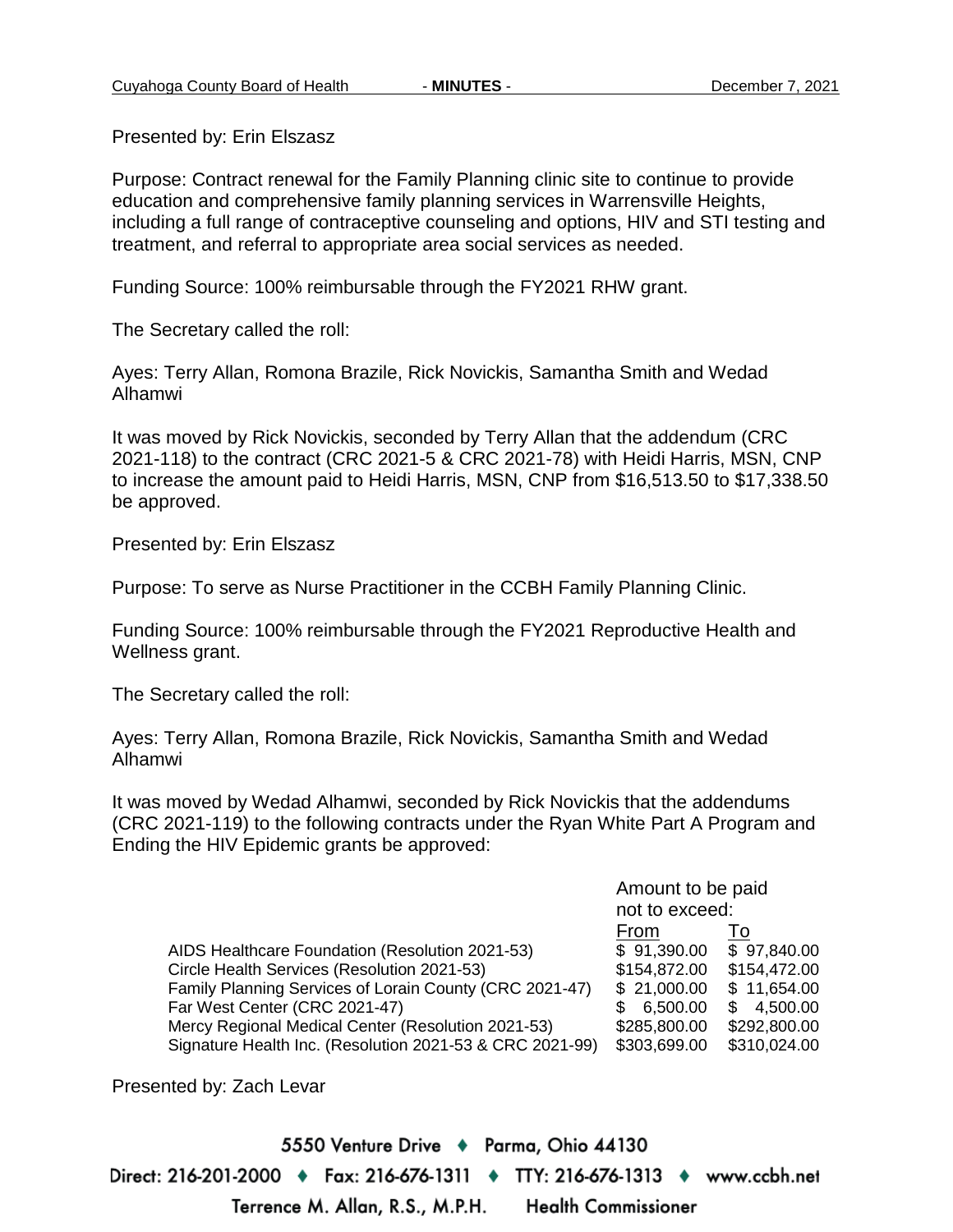Purpose: To provide services to low-income, uninsured and underinsured HIV positive persons.

Funding Source: 100% reimbursable through the FY2021 Ryan White Part A Program and FY2021 Ending the HIV Epidemic grants.

The Secretary called the roll:

Ayes: Terry Allan, Romona Brazile, Rick Novickis, Samantha Smith and Wedad Alhamwi

It was moved by Terry Allan, seconded by Rick Novickis that the contract (CRC 2021- 120) with Case Western Reserve University (CWRU) from July 1, 2021 through December 31, 2021in an amount not to exceed \$23,760.00 be approved.

Presented by: Terry Allan

Purpose: To provide expert medical, epidemiologic, and public health consultation related to CCBH's management of the COVID-19 epidemic in Cuyahoga County.

Funding Source: 100% funded through CCBH General Revenue.

The Secretary called the roll:

Ayes: Terry Allan, Romona Brazile, Rick Novickis, Samantha Smith and Wedad Alhamwi

It was moved by Wedad Alhamwi, seconded by Rick Novickis that the contract (CRC 2021-121) with Corporate Screening from December 1, 2021 through November 30, 2023 be approved. Amount to be paid to Corporate Screening will be at a rate of \$15.00 per employee screened and include a one-time \$200.00 set up fee.

Presented by: Najeebah Shine

Purpose: To provide limited background checks for CCBH employees.

Funding Source: 100% funded through CCBH General Revenue.

The Secretary called the roll:

Ayes: Terry Allan, Romona Brazile, Rick Novickis, Samantha Smith and Wedad Alhamwi

Revenue Generating Agreements up to \$25,000.00

5550 Venture Drive + Parma, Ohio 44130 Direct: 216-201-2000 ♦ Fax: 216-676-1311 ♦ TTY: 216-676-1313 ♦ www.ccbh.net Terrence M. Allan, R.S., M.P.H. **Health Commissioner**